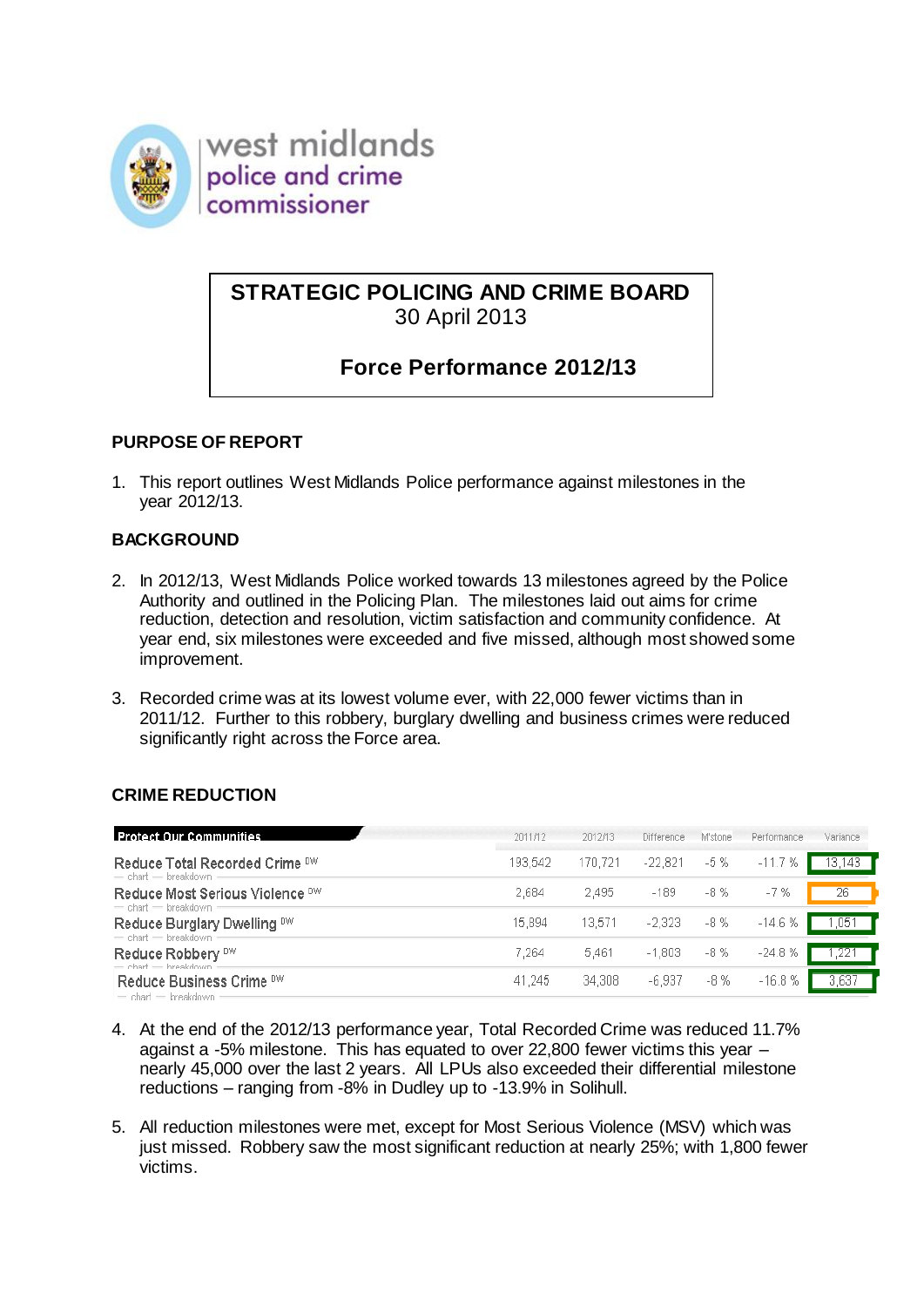- 6. All LPUs achieved their differential milestones for Robbery and only Coventry fell just short of their Burglary Dwelling milestone reducing offences by 10%.
- 7. At year end the Most Serious Violence milestone was just missed (7% reduction compared to milestone of 8%) after a year of stable offences. In 2013/14, Most Serious Violence will be considered in the wider context of the Violence With Injury milestone (with an 8% reduction also set).
- 8. The Business Crime milestone was achieved with a Force reduction of 16.8% (almost 7,000 fewer victims). All LPUs achieved their respective milestones.
- 9. There have also been some significant reductions in other offence types; including theft other (-27%), Fraud (-24%) and Attempted murder/Manslaughter, reduced by nearly 50% (see Appendix 1).

#### **SOLVING & RESOLVING CRIME**

|                                                                       | Recorded | Detected | M'stone    | Performance | Variance |
|-----------------------------------------------------------------------|----------|----------|------------|-------------|----------|
| Solve & Resolve Most Serious Violence DW<br>$=$ chart $=$ breakdown   | 2.495    | 1.152    | 50 %       | 46.1 %      | 96       |
| Solve & Resolve Burglary Dwelling DW<br>$=$ chart $=$ breakdown       | 13.571   | 2.045    | 15 %       | 15 %        |          |
| Solve & Resolve Robbery DW<br>$=$ chart $=$ breakdown                 | 5.461    |          | 1.347 21 % | 24.6 %      |          |
| Solve & Resolve Serious Sexual Offences DW<br>$=$ chart $=$ breakdown | 2.130    | 671 -    | 37 %       | 31.5 %      | 118      |

10. In 2012/13, the Force achieved two out of four of the solve and resolve milestones.

- 11. The Force has maintained a continued emphasis on investigating ways to resolve crime outside of traditional sanction detections, where appropriate, using restorative justice mechanisms. WMP Solved or Resolved 28.8% of all crime recorded, the proportion of offences solved or resolved by way of community resolution accounted for 21%.
- 12. Solve & Resolve milestones for Burglary Dwelling and Robbery were met after both saw significantly reduced offending. In March, the highest ever rate of Burglary Dwelling (25%) was detected, which was significantly higher than any other month in 2012/13.
- 13. Milestones for Most Serious Violence and Serious Sexual Offences were not achieved. Nearly all Most Serious Violence offences are allocated to Force CID. As is usually the case, the lower volume serious offences (Murder, manslaughter, etc) had a high detection rate, while the higher volume offences tend to be much lower.

#### **COMPARISON TO SIMILAR FORCES**

- 14. One of the key objectives for the 2012/13 milestones was to improve the West Midlands Police performance nationally when compared to similar Forces. This has again been a consideration in setting the 2013/14 milestones.
- 15. As at February 2013, WMP recorded 62.8 total offences per 1,000 population. This was better than the Most Similar Group (MSG's) average of 65.2 and almost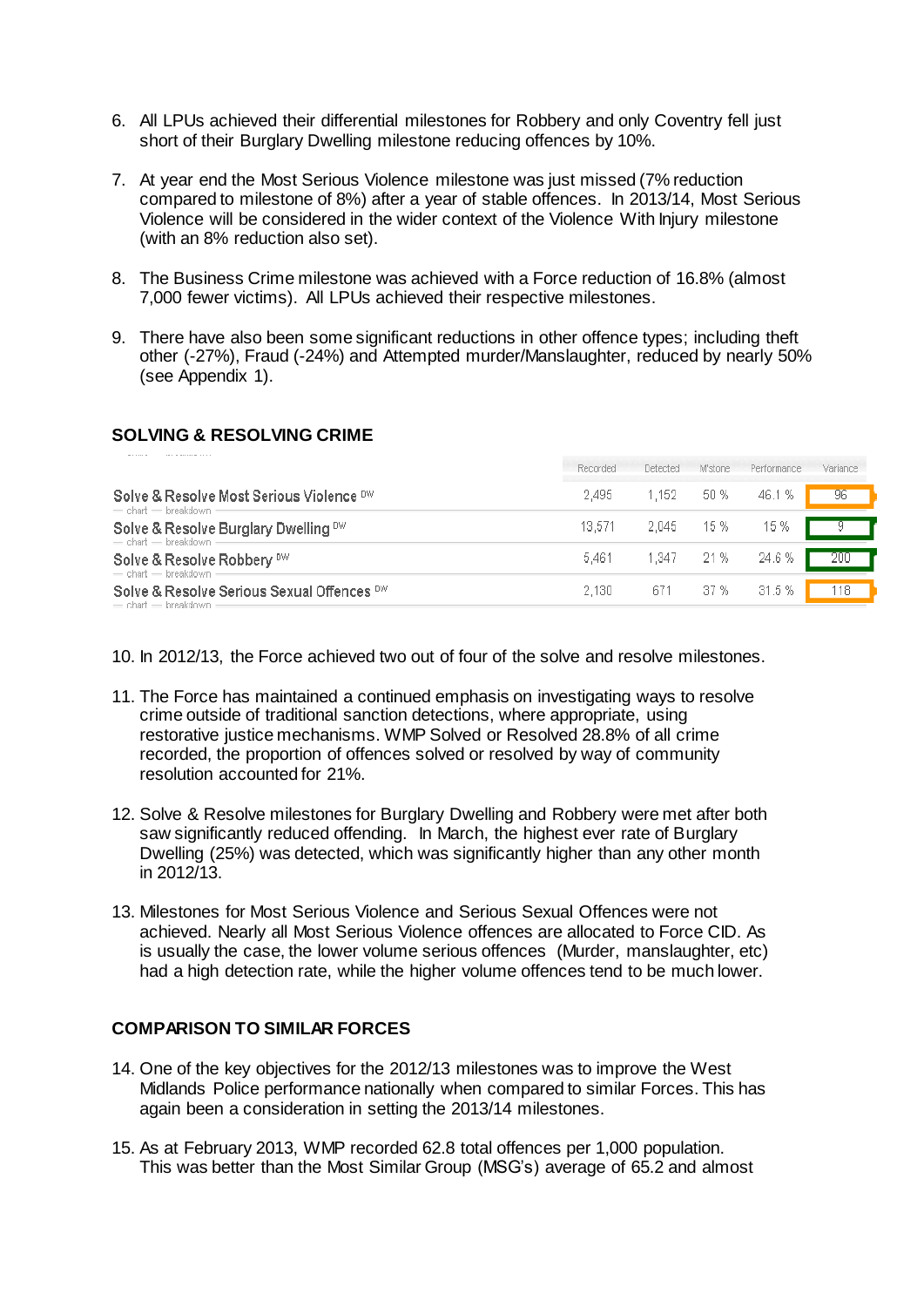10 offences fewer than the previous year. This was a greater reduction than any other Force in the group and led WMP to improve from 3rd to 2nd place in the group – thus fulfilling the key objective.



16. Compared to Most Similar Groups, WMP domestic burglary and robbery detections are showing clear improvement and in line with peer Forces as shown below. Detection data at Most Similar Group level does not include community resolutions or restorative justice. The Home Office is amending the recording arrangements of police disposals to include these in future.

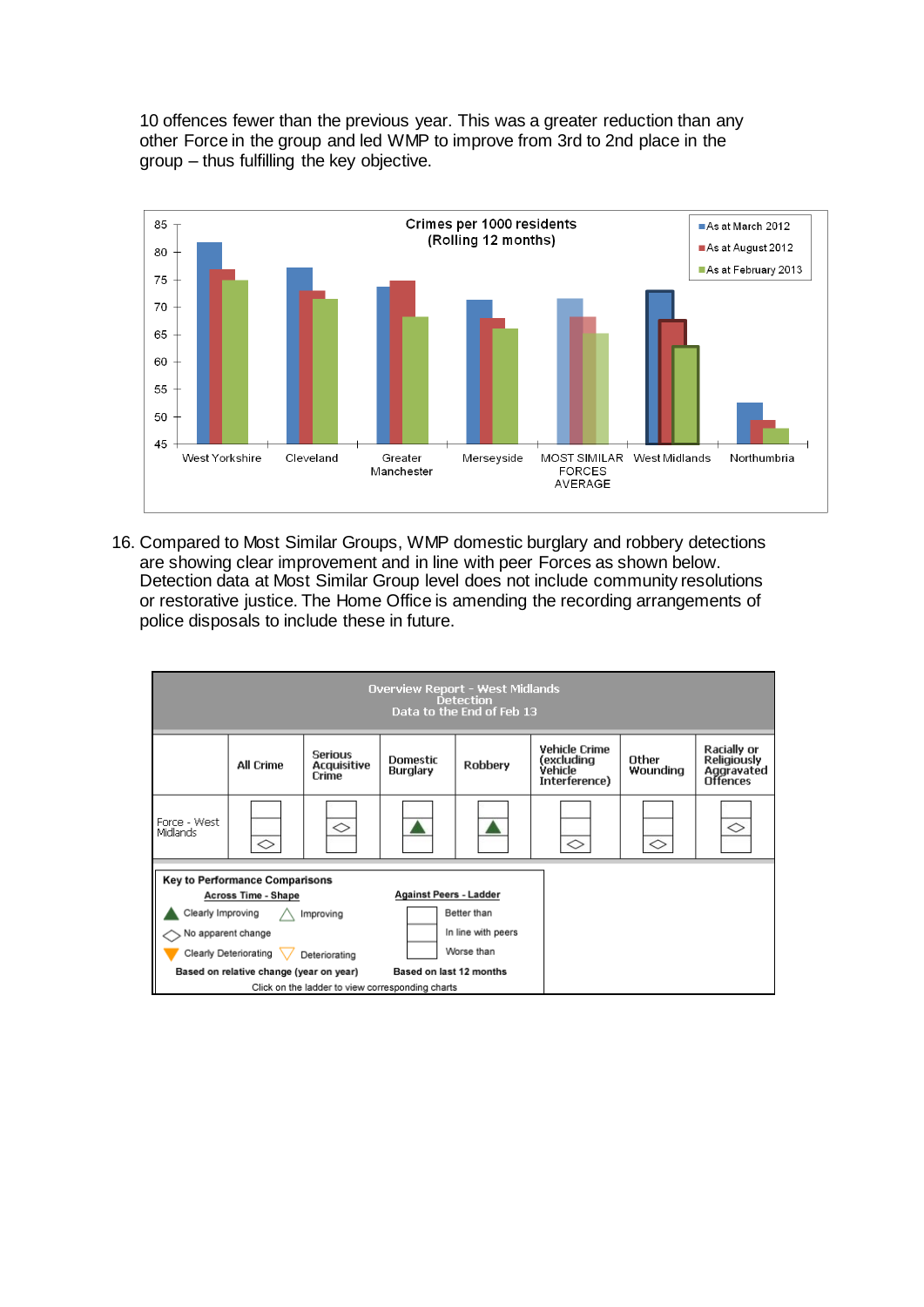### **CONFIDENCE & SATISFACTION**

| <b>Improve Trust &amp; Confidence In Policing</b>                                            |      | M'stone Performance | Variance |
|----------------------------------------------------------------------------------------------|------|---------------------|----------|
| Public have confidence in police FTD<br>$=$ chart $=$ breakdown                              | 85%  | 83.5%               | 1.5.     |
| Public perceive that the police do a good job $FID$<br>$=$ chart $=$ breakdown               | 85%  | 76.8%               |          |
| Improve The Quality Of Our Service                                                           |      | M'stone Performance | Variance |
| Customer satisfaction with service – crime $^{cc}$<br>$=$ chart $=$ breakdown                | 88%  | 86.9%               |          |
| Customer satisfaction with service $-$ anti-social behaviour $CC$<br>$=$ chart $=$ breakdown | 80 % | 791%                | 0.9      |

DW : source data warehouse, DW.CRIMES : updated daily<br>FTD : source 'Feeling The Difference' survey : last update includes data from WAVE 33

CC : Source 'Contact Counts' survey : last update includes data for March 2013

- 17. Of the four milestones set for public Confidence and victim Satisfaction, none were achieved in 2012/13.
- 18. Satisfaction amongst victims of crime and ASB peaked earlier in the year and has since reduced and seems to be stabilising. However, year end performance for each is around 1.5% higher than in 2011/12.
- 19. Both confidence in the police generally and in their ability to 'do a good job' had fallen for the previous two consecutive waves (wave 31 and wave 32) in Feeling the Difference. Early indications show that in Wave 33, 'public have confidence in the police' has increased by around 3 percentage points when compared with Wave 32.
- 20. Public confidence in the police has deteriorated nationally and WMP does not compare as favourably with Most Similar Groups in the British Crime Survey at the last release of data (Sep 2012).
- 21. WMP is in line with the Most Similar Group average for Satisfaction with Service. At the end of December 2012, 87.1% of WMP customers were satisfied, the same as the Most Similar Group average (87.1%). WMP has higher satisfaction rates than three other Forces. This is an improvement compared to last year as in December 2011, WMP was below the Most Similar Group average of 86.6% with 85.8% satisfaction.

#### **GOVERNANCE**

- 22. The Force's performance management structure is underpinned by the concept of shared responsibility. The performance portal provides information focusing on key enablers and outputs to create an outcome orientation and help co-ordinate professional practice in order to enhance service delivery. Senior Leaders within the Force are then held to account at the three layers within the organisation; Strategic and Tactical Tasking and at local operational level.
- 23. A Quarterly Performance Review (QPR) seeks to take a broad, holistic view of performance with the aim of increasing understanding, improving and developing a mature approach to continuous improvement by enhancing partnership working and supporting shared responsibility between Local Policing Units (LPU) and corporate departments. QPRs cover a broad range of performance areas, focussing the reviews operationally at LPU level and also thematic reviews to support effective service delivery.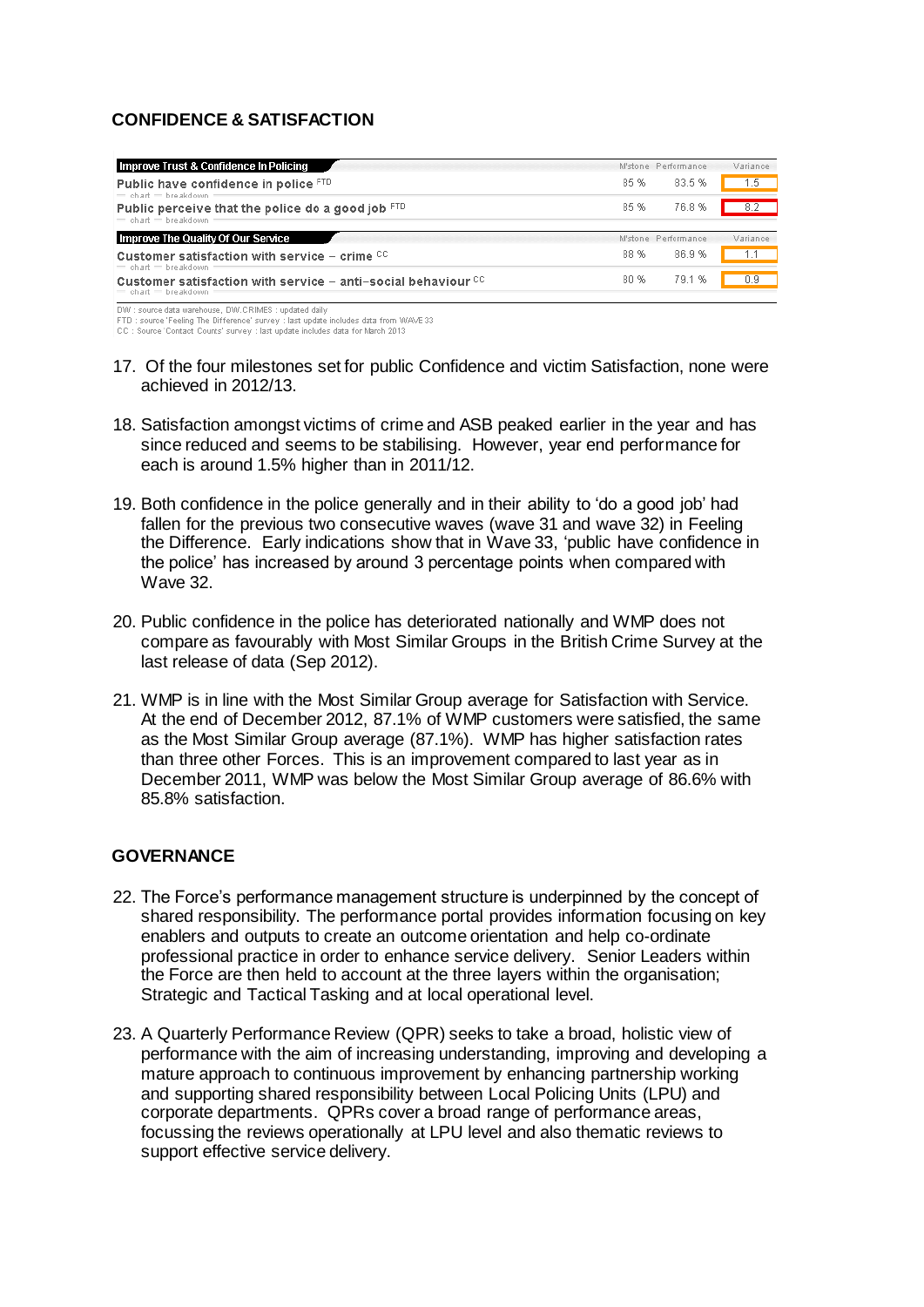24. The force has been held to account previously on its performance by the Police Authority through performance led workshops. These workshops were held quarterly to ensure governance and accountability with regards to the Forces progression. It encouraged discussion, allowed for informed deliberations and support to performance themes/issues that had arisen throughout the year.

### **FINANCIAL IMPLICATIONS**

25. N/A

### **LEGAL IMPLICATIONS**

26. N/A

#### **RECOMMENDATIONS**

27. The Board is asked to note the contents of the report.